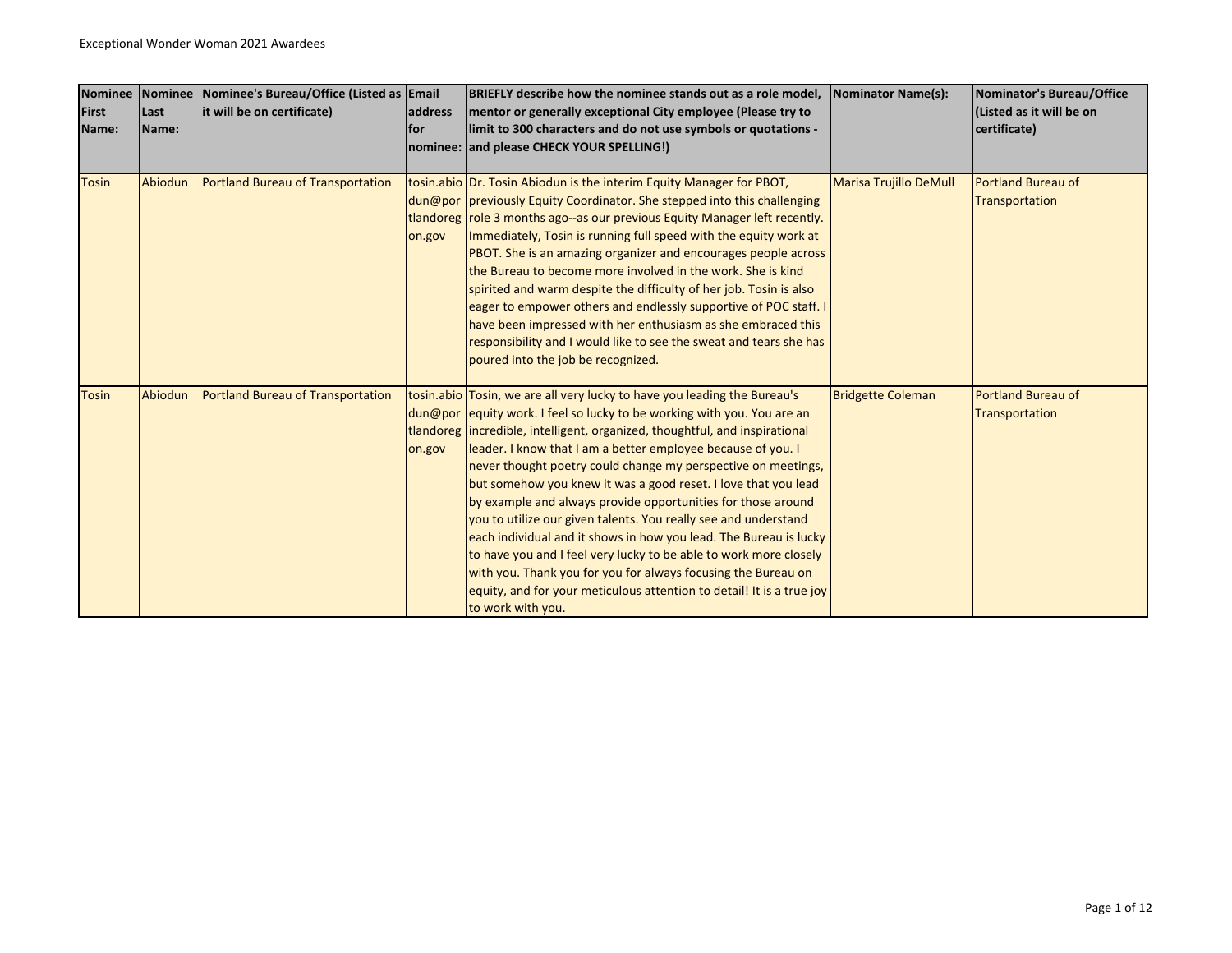| <b>Nominee</b> | Nominee        | Nominee's Bureau/Office (Listed as Email |         | BRIEFLY describe how the nominee stands out as a role model,                | <b>Nominator Name(s):</b> | Nominator's Bureau/Office              |
|----------------|----------------|------------------------------------------|---------|-----------------------------------------------------------------------------|---------------------------|----------------------------------------|
| <b>First</b>   | Last           | it will be on certificate)               | address | mentor or generally exceptional City employee (Please try to                |                           | (Listed as it will be on               |
| Name:          | Name:          |                                          | lfor    | limit to 300 characters and do not use symbols or quotations -              |                           | certificate)                           |
|                |                |                                          |         | nominee: and please CHECK YOUR SPELLING!)                                   |                           |                                        |
|                |                |                                          |         |                                                                             |                           |                                        |
| Jay            | <b>Brannon</b> | <b>Bureau of Environmental Services</b>  |         | jay.brann For Jay's tremendous work and commitments advancing the           | David O'Longaigh          | <b>Portland Water Bureau</b>           |
|                |                |                                          |         | on@portl cause of Racial, Environmental and Climate Justice at the City of  |                           |                                        |
|                |                |                                          |         | andorego Portland, whether that be in a leadership capacity of the City's   |                           |                                        |
|                |                |                                          | n.gov   | African American Network, as the Chairperson of the Portland                |                           |                                        |
|                |                |                                          |         | Branch of the NAACP Environmental Justice Committee, or as an               |                           |                                        |
|                |                |                                          |         | employee of this great City. Jay leads with her values, and many            |                           |                                        |
|                |                |                                          |         | are inspired to follow in her footsteps.                                    |                           |                                        |
| Jay            | <b>Brannon</b> | <b>Bureau of Environmental Services</b>  |         | jay.brann Jay is a rising leader who has a growth mindset and a drive that  | <b>Ana Brophy</b>         | <b>Bureau of Environmental</b>         |
|                |                |                                          |         | on@portl ignites her spirit to achieve beyond expectation. Her work in the  |                           | <b>Services</b>                        |
|                |                |                                          |         | andorego NAACP and her continuous support of the African American           |                           |                                        |
|                |                |                                          | n.gov   | community are awe-inspiring! She has broken barriers in the                 |                           |                                        |
|                |                |                                          |         | workplace as an engineer and is a role model for the youth she              |                           |                                        |
|                |                |                                          |         | mentors.                                                                    |                           |                                        |
| Jay            | <b>Brannon</b> | <b>Bureau of Environmental Services</b>  |         | Jay.Brann Jay is currently the longest serving leader on the City's African | Lorraine Wilson           | <b>Office of Community &amp; Civic</b> |
|                |                |                                          |         | on@portl American Network (CAAN) leadership team. She understands the       |                           | <b>Life</b>                            |
|                |                |                                          |         | andorego importance of having this affinity group to advocate and support   |                           |                                        |
|                |                |                                          | n.gov   | black staff at the City. Jay is selfless in her mission and outside of      |                           |                                        |
|                |                |                                          |         | CAAN and the city is a mentor and scholarship funder for diverse            |                           |                                        |
|                |                |                                          |         | females in STEAM and Engineering. Her, age belies her wisdom                |                           |                                        |
|                |                |                                          |         | and focus.                                                                  |                           |                                        |
| Jay            | <b>Brannon</b> | <b>Bureau of Environmental Services</b>  |         | jay.brann Jay's work ethic and concern of taxpayer dollars are only two of  | <b>Susan Hjorten</b>      | <b>Bureau of Environmental</b>         |
|                |                |                                          |         | on@portl the values she brings to every task. She incorporates her          |                           | <b>Services</b>                        |
|                |                |                                          |         | andorego knowledge and experience with innovative ideas when designing      |                           |                                        |
|                |                |                                          | n.gov   | capital improvement projects. This approach helps expedite her              |                           |                                        |
|                |                |                                          |         | projects through the design phase while still delivering a top-             |                           |                                        |
|                |                |                                          |         | quality project for construction.                                           |                           |                                        |
| <b>Jay</b>     | <b>Brannon</b> | <b>Bureau of Environmental Services</b>  |         | jay.brann   For Jay's tremendous work and commitments advancing the         | David O'Longaigh          | <b>Portland Water Bureau</b>           |
|                |                |                                          |         | on@portl cause of Racial, Environmental and Climate Justice at the City of  |                           |                                        |
|                |                |                                          |         | andorego Portland, whether that be in a leadership capacity of the City's   |                           |                                        |
|                |                |                                          | n.gov   | African American Network, as the Chairperson of the Portland                |                           |                                        |
|                |                |                                          |         | Branch of the NAACP Environmental Justice Committee, or as an               |                           |                                        |
|                |                |                                          |         | employee of this great City. Jay leads with her values, and many            |                           |                                        |
|                |                |                                          |         | are inspired to follow in her footsteps.                                    |                           |                                        |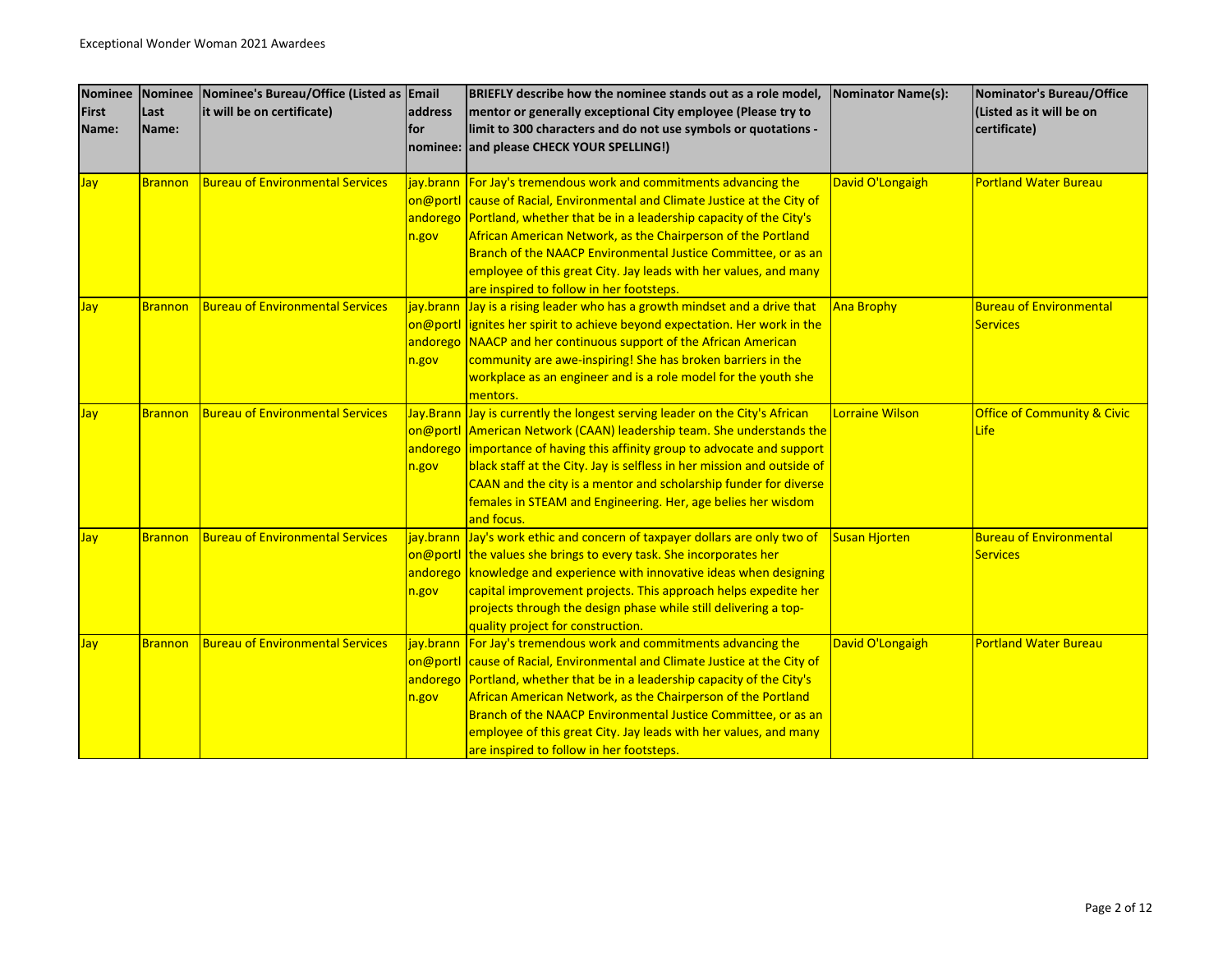| <b>Nominee</b> |        | Nominee Nominee's Bureau/Office (Listed as Email |                 | BRIEFLY describe how the nominee stands out as a role model,                 | <b>Nominator Name(s):</b> | Nominator's Bureau/Office      |
|----------------|--------|--------------------------------------------------|-----------------|------------------------------------------------------------------------------|---------------------------|--------------------------------|
| First          | Last   | it will be on certificate)                       | address         | mentor or generally exceptional City employee (Please try to                 |                           | (Listed as it will be on       |
| Name:          | Name:  |                                                  | lfor            | limit to 300 characters and do not use symbols or quotations -               |                           | certificate)                   |
|                |        |                                                  |                 | nominee: and please CHECK YOUR SPELLING!)                                    |                           |                                |
|                |        |                                                  |                 |                                                                              |                           |                                |
| Cynthia        | Castro | <b>Commissioner Carmen Rubio's</b>               | Cynthia.        | Cynthia stands out on all of the above, she is an exceptional                | Yesenia Carrillo          | <b>Commissioner Dan Ryan's</b> |
|                |        | Office                                           |                 | M.Castro leader in our halls and in the community. Thank you Cynthia for     |                           | <b>Office</b>                  |
|                |        |                                                  |                 | $\omega$ portlan vour mentorship and dedication to improving the lives of so |                           |                                |
|                |        |                                                  | doregon.g many. |                                                                              |                           |                                |
|                |        |                                                  | ov              |                                                                              |                           |                                |
| Cynthia        | Castro | <b>Commissioner Carmen Rubio's</b>               | Cynthia.        | Cynthia is an exceptional co-worker and a role model as an                   | Anne Kroma                | <b>Bureau of Parks and</b>     |
|                |        | Office                                           | M.Castro        | employee that lives her values and walks the walk. Her work on               |                           | Recreation                     |
|                |        |                                                  |                 | @portlan the Citywide Disability Equity Goals gave me hope for an            |                           |                                |
|                |        |                                                  |                 | doregon.g inclusive workplace and made me feel truly seen.                   |                           |                                |
|                |        |                                                  | OV              |                                                                              |                           |                                |
| Cynthia        | Castro | <b>Commissioner Carmen Rubio's</b>               | Cynthia.        | Cynthia is an extraordinary human and public servant. Over the               | Georgia West              | Portland Bureau of Emergency   |
|                |        | Office                                           | M.Castro        | many years she has worked for the City of Portland, she has                  |                           | Management                     |
|                |        |                                                  |                 | @portlan diligently created multiple opportunities for our communities to    |                           |                                |
|                |        |                                                  |                 | doregon.g truly participate on the various ways the City can best serve      |                           |                                |
|                |        |                                                  | ov              | them. Even though the public has been of her forefront, she has              |                           |                                |
|                |        |                                                  |                 | also consistently and diligently created incredible opportunities            |                           |                                |
|                |        |                                                  |                 | for us public servants (such as mentorship and leadership                    |                           |                                |
|                |        |                                                  |                 | programs for City employees) to have greater opportunities, and              |                           |                                |
|                |        |                                                  |                 | bring our best selves to what we do. Most recently, in                       |                           |                                |
|                |        |                                                  |                 | collaboration with Tatiana Elejalde, Yesenia Carrillo, Huitzi Rios-          |                           |                                |
|                |        |                                                  |                 | Martinez, Andres Oswill, and Santos Aguilar, Cynthia lead the                |                           |                                |
|                |        |                                                  |                 | efforts to create and approve RESOLUTION No. 37525 to                        |                           |                                |
|                |        |                                                  |                 | Establish a language pay differential for multilingual City                  |                           |                                |
|                |        |                                                  |                 | employees and authorize the Bureau of Human Resources and                    |                           |                                |
|                |        |                                                  |                 | the Office of Equity and Human Rights to establish processes and             |                           |                                |
|                |        |                                                  |                 | procedures necessary for implementation. This is a landmark                  |                           |                                |
|                |        |                                                  |                 | accomplishment! It will help celebrate the plurality of our life             |                           |                                |
|                |        |                                                  |                 | experiences and recognize a soft skill like language ability as a            |                           |                                |
|                |        |                                                  |                 | real value to our work. This resolution will further prevent                 |                           |                                |
|                |        |                                                  |                 | exploitation of many employees that are frequently asked to                  |                           |                                |
|                |        |                                                  |                 | translate, interpret, and review documents without                           |                           |                                |
|                |        |                                                  |                 | compensation. In the City's effort to best serve our communities             |                           |                                |
|                |        |                                                  |                 | in a meaningful way, this resolution is a right step towards a just          |                           |                                |
|                |        |                                                  |                 | future!                                                                      |                           |                                |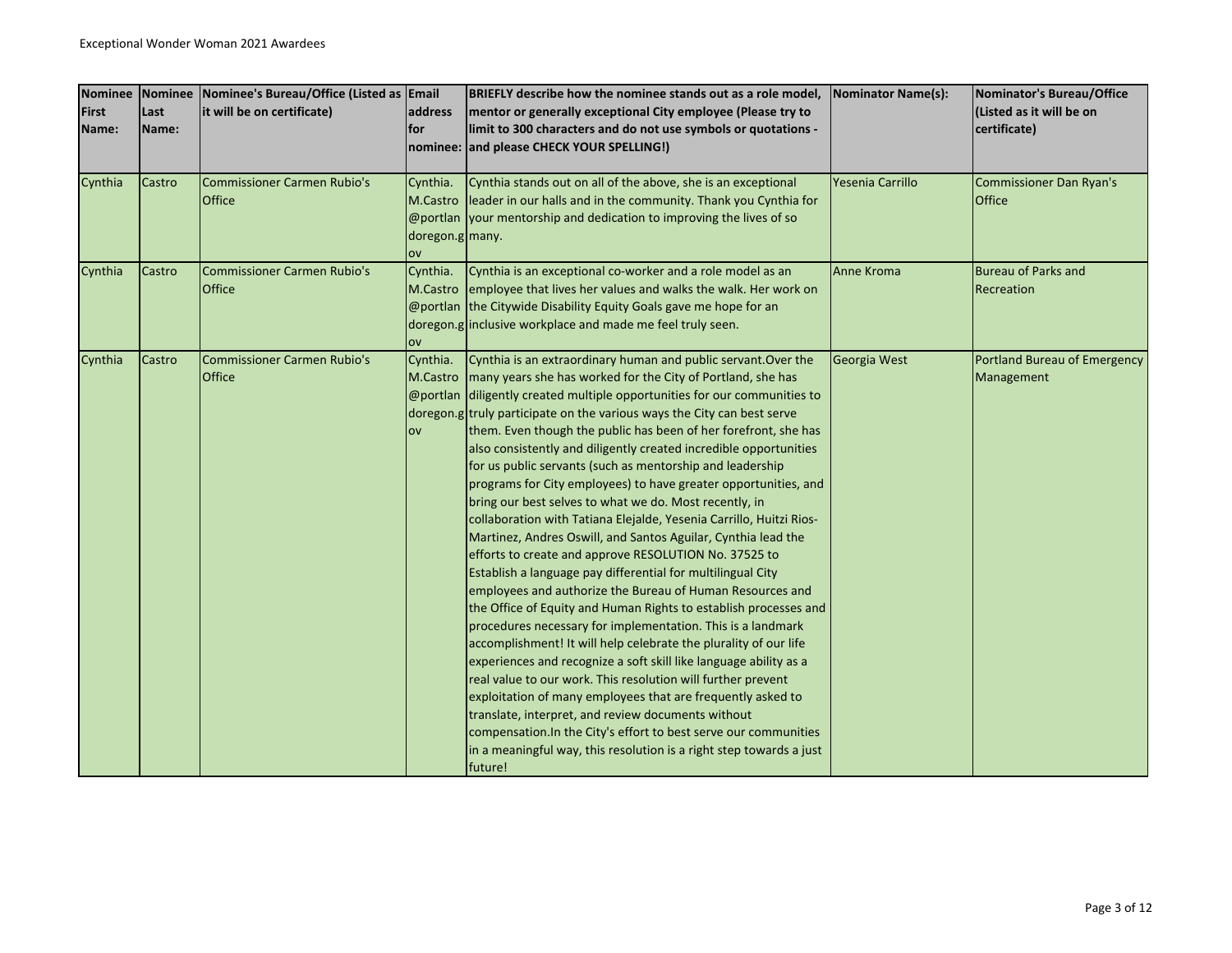| <b>Nominee</b> |               | Nominee Nominee's Bureau/Office (Listed as Email |            | BRIEFLY describe how the nominee stands out as a role model,                                 | Nominator Name(s): | Nominator's Bureau/Office  |
|----------------|---------------|--------------------------------------------------|------------|----------------------------------------------------------------------------------------------|--------------------|----------------------------|
| <b>First</b>   | Last          | it will be on certificate)                       | address    | mentor or generally exceptional City employee (Please try to                                 |                    | (Listed as it will be on   |
| Name:          | <b>IName:</b> |                                                  | <b>for</b> | limit to 300 characters and do not use symbols or quotations -                               |                    | certificate)               |
|                |               |                                                  |            | nominee: and please CHECK YOUR SPELLING!)                                                    |                    |                            |
|                |               |                                                  |            |                                                                                              |                    |                            |
| Tatiana        | Elejalde      | Office of Equity and Human Rights                |            | tatiana.el Tatiana has made a tremendous difference in the lives of                          |                    | Office of Equity and Human |
|                |               |                                                  |            | ejalde@p disenfranchised community members, not only in her role as the                      |                    | <b>Rights</b>              |
|                |               |                                                  |            | ortlandor City's Language Access Lead, but also in her roles at the City's                   |                    |                            |
|                |               |                                                  |            | egon.gov Emergency Coordination Center (ECC). She was instrumental in                        |                    |                            |
|                |               |                                                  |            | getting vital public health messaging to multilingual communities                            |                    |                            |
|                |               |                                                  |            | in over 20 language--including Indigenous languages unfamiliar                               |                    |                            |
|                |               |                                                  |            | to many Portlanders. Her language access guidance helped the                                 |                    |                            |
|                |               |                                                  |            | ECC address food insecurity and financial needs in multilingual                              |                    |                            |
|                |               |                                                  |            | communities. As the ECC Equity Officer, she has ensured that all                             |                    |                            |
|                |               |                                                  |            | staff (over 80 employees) have a broad understanding of equity                               |                    |                            |
|                |               |                                                  |            | during an emergency response. She has worked this full-time job                              |                    |                            |
|                |               |                                                  |            | in addition to her full-time duties at the Office of Equity and                              |                    |                            |
|                |               |                                                  |            | Human Rights. Her lived experience as a multilingual immigrant                               |                    |                            |
|                |               |                                                  |            | from Colombia who also lived in Japan gives her a unique lens to                             |                    |                            |
|                |               |                                                  |            | guide the City in language access and equity. Her talent and                                 |                    |                            |
|                |               |                                                  |            | passion for equity make her uniquely deserving of the                                        |                    |                            |
|                |               |                                                  |            | Exceptional Wonder Woman Award.                                                              |                    |                            |
|                |               |                                                  |            |                                                                                              |                    |                            |
| Tatiana        | Elejalde      | Office of Equity and Human Rights                |            | Tatiana. El Tatiana is an amazing and talented person I have had a chance to Regina Ingabire |                    |                            |
|                |               |                                                  |            | ejalde@p work with during the pandemic! Her commitment to serve and                          |                    |                            |
|                |               |                                                  |            | ortlandor advocate for our communities is impeccable.                                        |                    |                            |
|                |               |                                                  | egon.gov   |                                                                                              |                    |                            |
|                |               |                                                  |            |                                                                                              |                    |                            |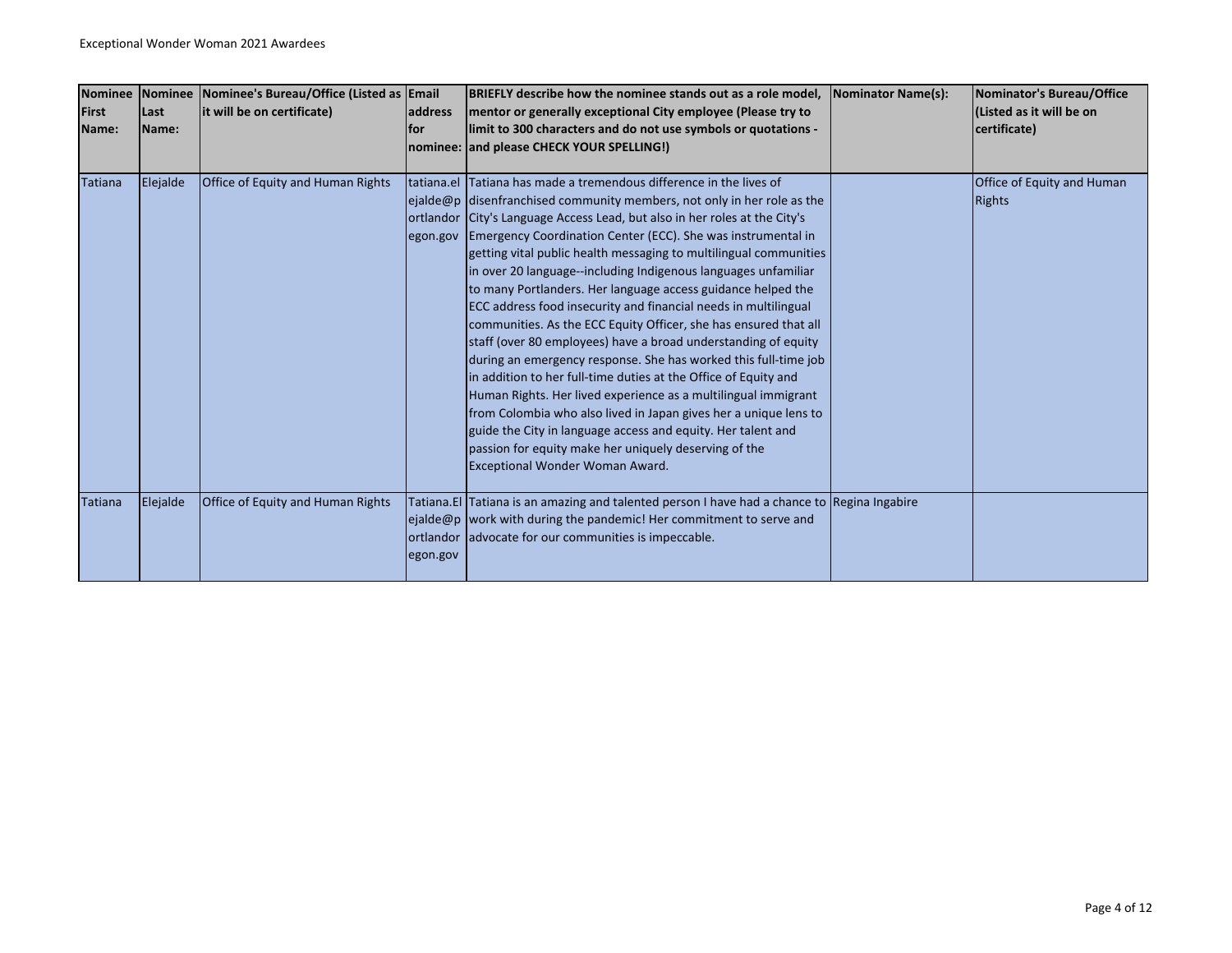| <b>Nominee</b> | Nominee  | Nominee's Bureau/Office (Listed as Email |          | BRIEFLY describe how the nominee stands out as a role model,            | <b>Nominator Name(s):</b>    | Nominator's Bureau/Office     |
|----------------|----------|------------------------------------------|----------|-------------------------------------------------------------------------|------------------------------|-------------------------------|
| <b>First</b>   | Last     | it will be on certificate)               | address  | mentor or generally exceptional City employee (Please try to            |                              | (Listed as it will be on      |
| Name:          | Name:    |                                          | lfor     | limit to 300 characters and do not use symbols or quotations -          |                              | certificate)                  |
|                |          |                                          |          | nominee: and please CHECK YOUR SPELLING!)                               |                              |                               |
|                |          |                                          |          |                                                                         |                              |                               |
| Natasha        |          | Haunsper Portland Police Bureau          | Natasha. | Natasha's ability to connect to people is a gift to the Portland        | <b>Laurel Green-Mitchell</b> | <b>Portland Police Bureau</b> |
|                | ger      |                                          |          | Haunsper Police Bureau. She engages people respectfully and             |                              |                               |
|                |          |                                          |          | ger@port professionally while staying human, candid, and real. Natasha  |                              |                               |
|                |          |                                          |          | landorego works incredibly hard on multiple projects at a time and is   |                              |                               |
|                |          |                                          | n.gov    | constantly advancing PPB's practices to better serve and connect        |                              |                               |
|                |          |                                          |          | with the community. Significantly, Natasha has spearheaded              |                              |                               |
|                |          |                                          |          | efforts to improve language access so that everyone in our              |                              |                               |
|                |          |                                          |          | community can effectively communicate for police services.              |                              |                               |
|                |          |                                          |          | Finally, Natasha is an incredibly kind, generous, and                   |                              |                               |
|                |          |                                          |          | knowledgeable mentor. She is willing to help others during her          |                              |                               |
|                |          |                                          |          | personal time and she recognizes the need for improved                  |                              |                               |
|                |          |                                          |          | relationship building and support among women at PPB.                   |                              |                               |
| Natasha        | Haunsper | <b>Portland Police Bureau</b>            |          | natasha.h The impact of Natasha's service to the PPB and, perhaps more  | <b>Ashley Lancaster</b>      | <b>Portland Police Bureau</b> |
|                | ger      |                                          |          | aunsperg importantly, the Portland community is beyond measure. Her     |                              |                               |
|                |          |                                          | er@portl | thoughtful approach to engaging community members,                      |                              |                               |
|                |          |                                          |          | andorego particularly immigrant communities, is a model for meaningful, |                              |                               |
|                |          |                                          | n.gov    | deliberate, and considerate relationship building between an            |                              |                               |
|                |          |                                          |          | institution and the community it serves. One example of this is         |                              |                               |
|                |          |                                          |          | the work she does and relationships she has formed with the             |                              |                               |
|                |          |                                          |          | PPB's community advisory groups (e.g., Muslim Council, Latino           |                              |                               |
|                |          |                                          |          | Council, Slavic Council, etc.). Natasha attends every meeting,          |                              |                               |
|                |          |                                          |          | largely taking on a listening posture and, when prompted,               |                              |                               |
|                |          |                                          |          | providing honest and meaningful feedback to group concerns              |                              |                               |
|                |          |                                          |          | and questions. Natasha's strategic vision and respectful practices      |                              |                               |
|                |          |                                          |          | in this regard undoubtedly advance community engagement-                |                              |                               |
|                |          |                                          |          | focused Bureau goals. Her personable demeanor and ability to            |                              |                               |
|                |          |                                          |          | form meaningful connections extend to her working                       |                              |                               |
|                |          |                                          |          | relationships with her colleagues, as well. Despite juggling            |                              |                               |
|                |          |                                          |          | several priorities and projects, Natasha is always eager to             |                              |                               |
|                |          |                                          |          | support her peers in any capacity that she can. Her dedication to       |                              |                               |
|                |          |                                          |          | her work, the innovative lens through which she tackles that            |                              |                               |
|                |          |                                          |          | work, and the intimate bonds she forms with those around her            |                              |                               |
|                |          |                                          |          | are inspiring.                                                          |                              |                               |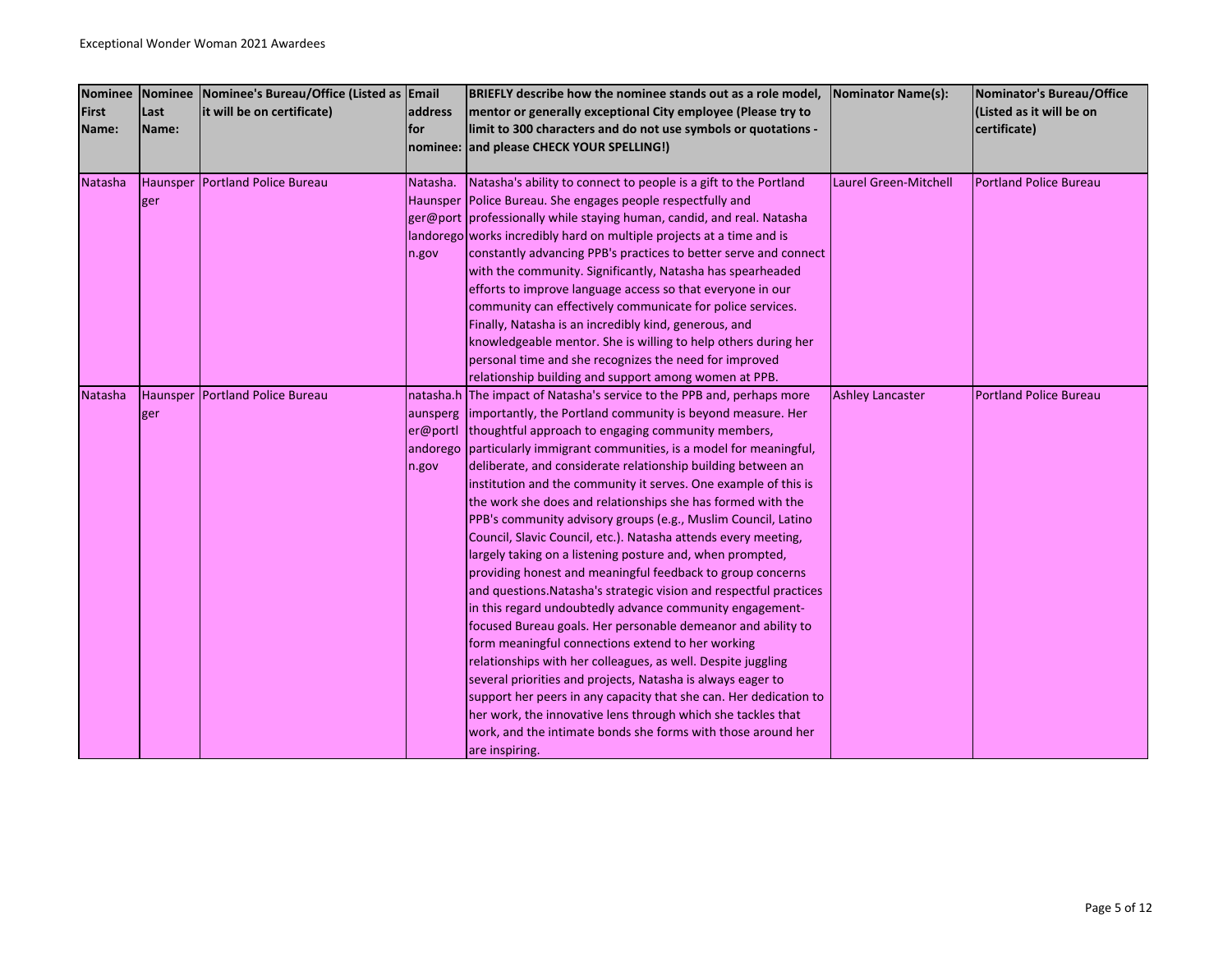| <b>Nominee</b><br><b>First</b><br>Name: | <b>Last</b><br>IName:  | Nominee Nominee's Bureau/Office (Listed as Email<br>lit will be on certificate) | <b>address</b><br>lfor    | <b>BRIEFLY describe how the nominee stands out as a role model,</b><br>mentor or generally exceptional City employee (Please try to<br>limit to 300 characters and do not use symbols or quotations -<br>nominee: and please CHECK YOUR SPELLING!)                                                                                                                                                                                                                                                                                                                                                                           | Nominator Name(s): | Nominator's Bureau/Office<br>l(Listed as it will be on<br>certificate) |
|-----------------------------------------|------------------------|---------------------------------------------------------------------------------|---------------------------|------------------------------------------------------------------------------------------------------------------------------------------------------------------------------------------------------------------------------------------------------------------------------------------------------------------------------------------------------------------------------------------------------------------------------------------------------------------------------------------------------------------------------------------------------------------------------------------------------------------------------|--------------------|------------------------------------------------------------------------|
| Tyesha                                  | <b>McCool</b><br>Riley | <b>Office of Community &amp; Civic Life</b>                                     | <b>IcCool-</b><br>gon.gov | Tyesha.M Tyesha is the Mental Health Specialist for Civic Life. However, she Lorraine Wilson<br>has been supporting the city in growing awareness and elevating<br>Riley@po Mental Health issues to remove the stigmas that are attached.<br><b>Irtlandore</b> Tyesha is also on the CAAN leadership, and has stepped up over<br>the last three years giving of her time. Tyesha is a very busy<br>person, and she has been actively advocating and providing<br>support for Black Staff at the city especially assisting in navigating<br>mental health issues during COVID. She is selfless in her<br>commitment and time. |                    | <b>Office of Community &amp; Civic</b><br><b>Life</b>                  |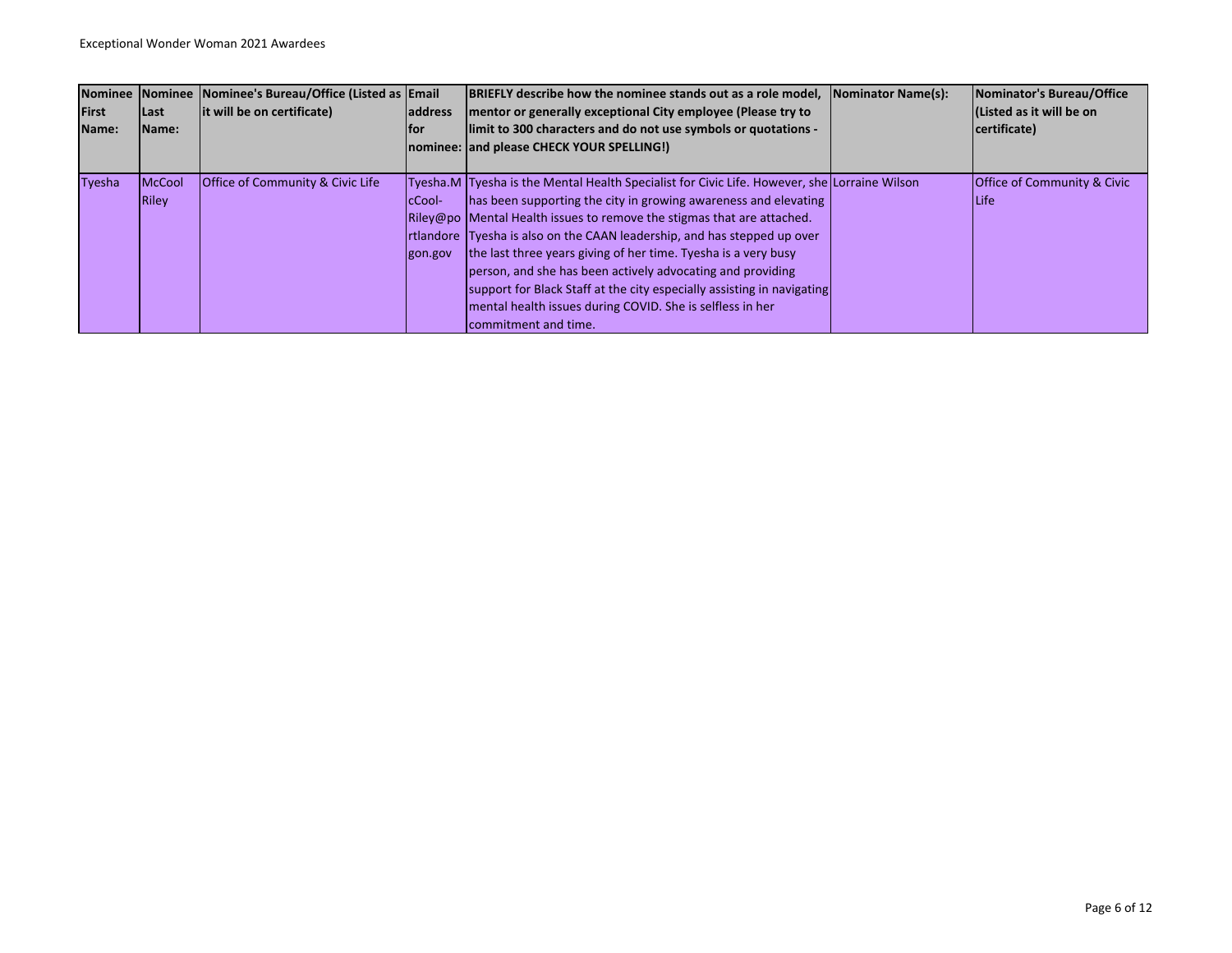| <b>Nominee</b> |        | Nominee Nominee's Bureau/Office (Listed as Email |         | BRIEFLY describe how the nominee stands out as a role model,                | <b>Nominator Name(s):</b> | Nominator's Bureau/Office     |
|----------------|--------|--------------------------------------------------|---------|-----------------------------------------------------------------------------|---------------------------|-------------------------------|
| <b>First</b>   | Last   | it will be on certificate)                       | address | mentor or generally exceptional City employee (Please try to                |                           | (Listed as it will be on      |
| Name:          | Name:  |                                                  | lfor    | limit to 300 characters and do not use symbols or quotations -              |                           | certificate)                  |
|                |        |                                                  |         | nominee: and please CHECK YOUR SPELLING!)                                   |                           |                               |
|                |        |                                                  |         |                                                                             |                           |                               |
| <b>Kim</b>     | Sneath | <b>City Attorney's Office</b>                    |         | kim.sneat Kim Sneath's contributions to the City Attorney's Office cannot   | <b>Robert Taylor</b>      | <b>City Attorney's Office</b> |
|                |        |                                                  |         | h@portla be overstated. Kim is responsible for all administrative functions |                           |                               |
|                |        |                                                  |         | ndoregon of the office, leading 30 legal support professionals, and keeping |                           |                               |
|                |        |                                                  | .gov    | 42 attorneys fully supported so, as a team, we can provide the              |                           |                               |
|                |        |                                                  |         | City with exceptional legal representation. Her leadership, hard            |                           |                               |
|                |        |                                                  |         | work, candor, and positive attitude set the bar for                         |                           |                               |
|                |        |                                                  |         | professionalism. Kim is known throughout City government as                 |                           |                               |
|                |        |                                                  |         | the go-to person when there is a task at hand. Whether it's the             |                           |                               |
|                |        |                                                  |         | assignment of an urgent legal matter, a human resources issue or            |                           |                               |
|                |        |                                                  |         | a request from an elected official, Kim knows how to get the job            |                           |                               |
|                |        |                                                  |         | done. She oversees every aspect of staffing the City Attorney's             |                           |                               |
|                |        |                                                  |         | Office, from filling position vacancies and preparing payroll to            |                           |                               |
|                |        |                                                  |         | ensuring that everyone has the tools they need to do their job              |                           |                               |
|                |        |                                                  |         | well. Kim cares deeply about the City Attorney's Office, and it             |                           |                               |
|                |        |                                                  |         | shows in everything she does. She makes each person feel valued             |                           |                               |
|                |        |                                                  |         | by acknowledging personal and professional milestones or just               |                           |                               |
|                |        |                                                  |         | checking in to make sure that they are happy in their position.             |                           |                               |
|                |        |                                                  |         | She listens and offers valuable advice to those who seek it. Kim's          |                           |                               |
|                |        |                                                  |         | dedication goes beyond the City Attorney's Office. She has left             |                           |                               |
|                |        |                                                  |         | her mark on City employees across the bureaus. In 2012, Kim                 |                           |                               |
|                |        |                                                  |         | founded the City's Women Making History Award to                            |                           |                               |
|                |        |                                                  |         | acknowledge local female champions during Women's History                   |                           |                               |
|                |        |                                                  |         | Month. That award soon grew into the Wonder Woman Award,                    |                           |                               |
|                |        |                                                  |         | which today recognizes hundreds of employees for their                      |                           |                               |
|                |        |                                                  |         | exemplary commitment to the City they serve! Kim Sneath has                 |                           |                               |
|                |        |                                                  |         | been the trusted support professionalâ€"indeed, the rockâ€"for              |                           |                               |
|                |        |                                                  |         | five City Attorneys. She will leave an indelible mark on the City           |                           |                               |
|                |        |                                                  |         | Attorney's Office when she retires this spring with nearly 30               |                           |                               |
| <b>Kim</b>     | Sneath | <b>City Attorney's Office</b>                    |         | kim.sneat For exceptional commitment to equity while serving on the         | <b>Tony Garcia</b>        | <b>City Attorney's Office</b> |
|                |        |                                                  |         | h@portla Leadership Committee for the Office of the City Attorney from      |                           |                               |
|                |        |                                                  |         | ndoregon September 2019 to March 2021, Kim's professionalism,               |                           |                               |
|                |        |                                                  | .gov    | dedication, and stellar performance continued advancing equity              |                           |                               |
|                |        |                                                  |         | in the Inclusive Workplace Project. Kim's performance reflects              |                           |                               |
|                |        |                                                  |         | great credit upon herself, the Office of the City Attorney, and the         |                           |                               |
|                |        |                                                  |         | City of Portland.                                                           |                           |                               |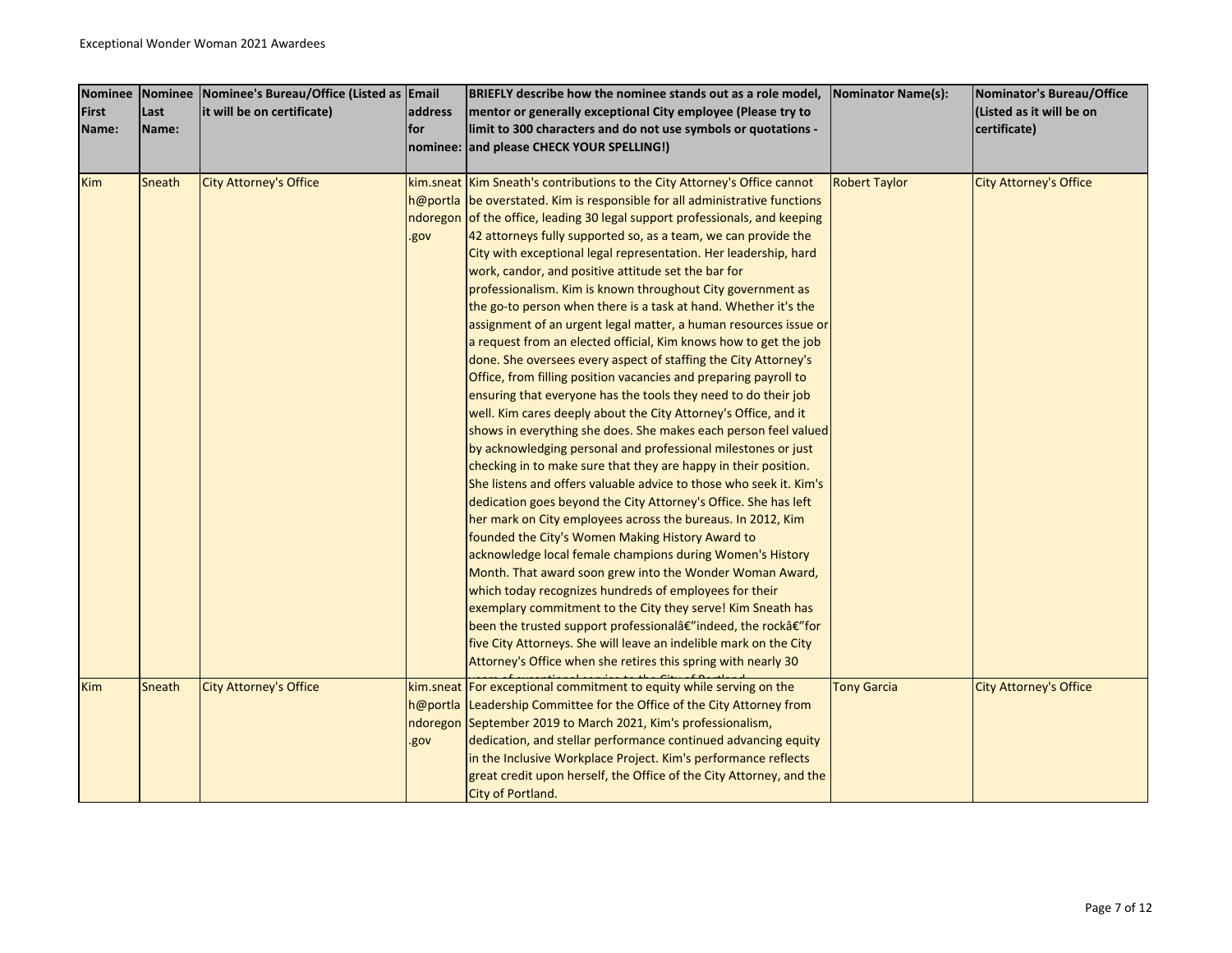| <b>Nominee</b>  | Nominee      | Nominee's Bureau/Office (Listed as Email |         | BRIEFLY describe how the nominee stands out as a role model,               | <b>Nominator Name(s):</b> | Nominator's Bureau/Office              |
|-----------------|--------------|------------------------------------------|---------|----------------------------------------------------------------------------|---------------------------|----------------------------------------|
| First           | Last         | it will be on certificate)               | address | mentor or generally exceptional City employee (Please try to               |                           | (Listed as it will be on               |
| Name:           | Name:        |                                          | lfor    | limit to 300 characters and do not use symbols or quotations -             |                           | certificate)                           |
|                 |              |                                          |         | nominee: and please CHECK YOUR SPELLING!)                                  |                           |                                        |
|                 |              |                                          |         |                                                                            |                           |                                        |
| <b>Markisha</b> | Webster      | <b>Office of Equity and Human Rights</b> |         | Markisha. Over the last year and particularly after the brutal murder of   | Lorraine Wilson           | <b>Office of Community &amp; Civic</b> |
|                 | <b>Smith</b> |                                          |         | Smith@p George Floyd. Dr. Smith provided the support and leadership        |                           | Life                                   |
|                 |              |                                          |         | ortlandor that was needed. She spoke up and out, centering black staff at  |                           |                                        |
|                 |              |                                          |         | egon.gov the city and black residents. Dr. Smith did what few leaders are  |                           |                                        |
|                 |              |                                          |         | prepared to do. Put their job on the line. Dr. Smith did not just          |                           |                                        |
|                 |              |                                          |         | respond to a moment in time. She has been and continue to be               |                           |                                        |
|                 |              |                                          |         | working on transformative changes within the city for the city.            |                           |                                        |
|                 |              |                                          |         | She has the supernatural responsibilities of a woman, mother               |                           |                                        |
|                 |              |                                          |         | and all that comes with those titles, while graciously being               |                           |                                        |
|                 |              |                                          |         | selfless in her work.                                                      |                           |                                        |
| <b>Markisha</b> | Webster      | <b>Office of Equity and Human Rights</b> |         | Markisha. Dr. Markisha Webster is the embodiment of Black Excellence.      | <b>Jeff Selby</b>         | <b>Office of Equity and Human</b>      |
|                 | <b>Smith</b> |                                          |         | Smith@p Leading a team through a pandemic would be enough                  |                           | <b>Rights</b>                          |
|                 |              |                                          |         | ortlandor responsibility for anyone, but Dr. Webster has consistently      |                           |                                        |
|                 |              |                                          |         | egon.gov answered the call of leadership. She has become a voice of racial |                           |                                        |
|                 |              |                                          |         | equity not just for the City, but for the region as well. Her love         |                           |                                        |
|                 |              |                                          |         | and leadership are recognized by her Office of Equity team, and I          |                           |                                        |
|                 |              |                                          |         | am excited that the rest of the City, including the Mayor's Office,        |                           |                                        |
|                 |              |                                          |         | is recognizing her amazing talents as well.                                |                           |                                        |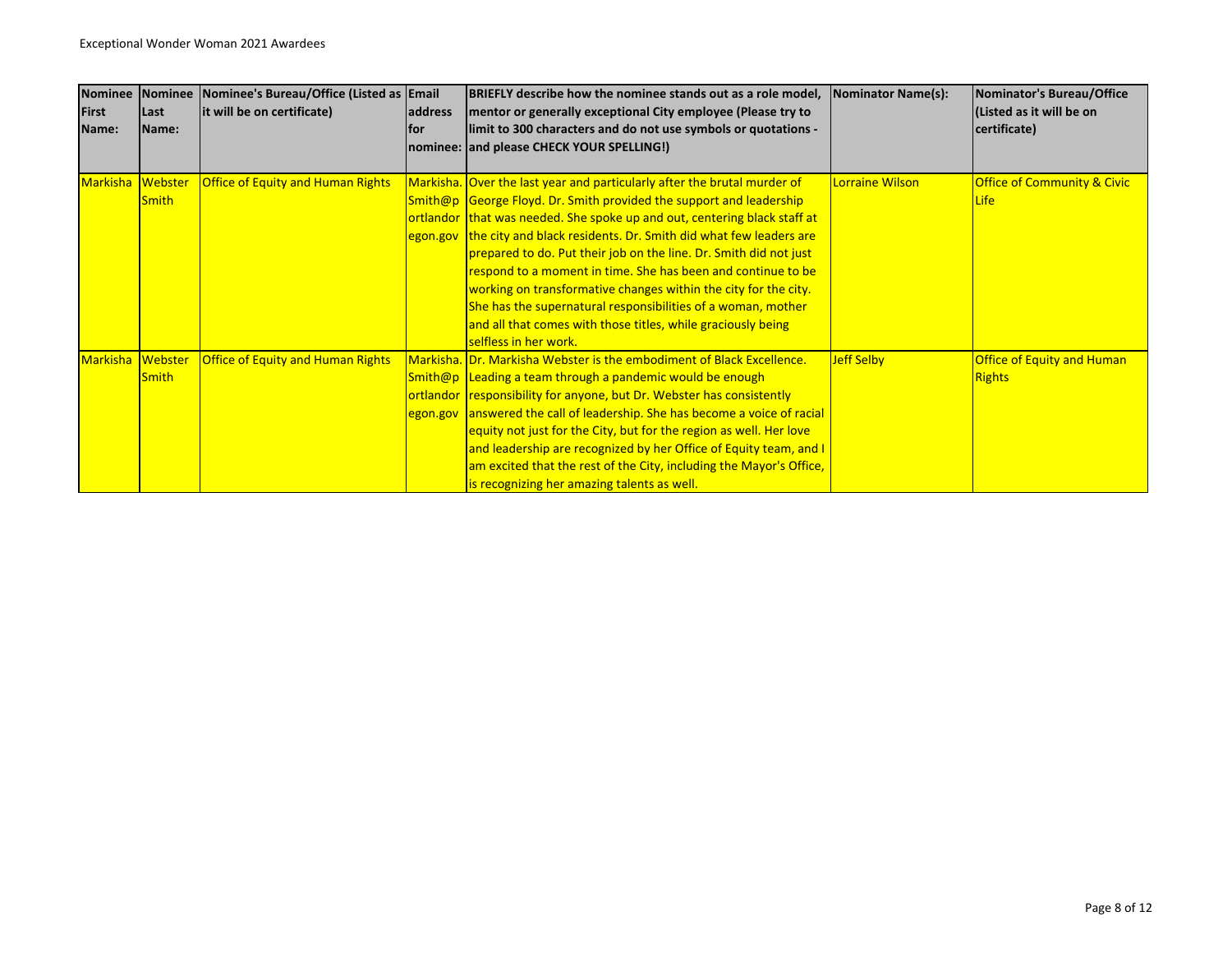| <b>Nominee</b> | <b>Nominee</b> | Nominee's Bureau/Office (Listed as Email |            | BRIEFLY describe how the nominee stands out as a role model.                                | Nominator Name(s):    | Nominator's Bureau/Office      |
|----------------|----------------|------------------------------------------|------------|---------------------------------------------------------------------------------------------|-----------------------|--------------------------------|
| <b>First</b>   | Last           | it will be on certificate)               | address    | mentor or generally exceptional City employee (Please try to                                |                       | (Listed as it will be on       |
| Name:          | Name:          |                                          | lfor       | limit to 300 characters and do not use symbols or quotations -                              |                       | certificate)                   |
|                |                |                                          | nominee:   | and please CHECK YOUR SPELLING!)                                                            |                       |                                |
|                |                |                                          |            |                                                                                             |                       |                                |
| Katy           | Wolf           | <b>Portland Bureau of Emergency</b>      | Heather.   | Katy has managed the ECC for over a year, and she's done an                                 | <b>Heather Hafer</b>  | Office of Management &         |
|                |                | Management                               | Hafer@p    | outstanding job. She's intelligent, hardworking and dedicated                               |                       | Finance                        |
|                |                |                                          | ortlandor  | and creates collaborative working environments. She gives her                               |                       |                                |
|                |                |                                          | egon.gov   | team autonomy to do their best work, but supports them                                      |                       |                                |
|                |                |                                          |            | however they need it. Working in the ECC under Katy's                                       |                       |                                |
|                |                |                                          |            | leadership is a career highlight. The City is very lucky to benefit                         |                       |                                |
|                |                |                                          |            | from Katy's talent and expertise.                                                           |                       |                                |
| Katy           | <b>Wolf</b>    | <b>Portland Bureau of Emergency</b>      |            | katy.wolf For over a year, Katy has led the ECC in our response to COVID                    | <b>Kevin Shanders</b> | Portland Bureau of Emergency   |
|                |                | Management                               |            | @portlan 19. She has been managing Logistics, Finance, Information,                         |                       | Management                     |
|                |                |                                          |            | doregon.g Planning, Safety and Operation personnel in equitably caring for                  |                       |                                |
|                |                |                                          | <b>OV</b>  | the most vulnerable members of our community. The city owes                                 |                       |                                |
|                |                |                                          |            | her a giant debt of gratitude.                                                              |                       |                                |
| <b>Katy</b>    | Wolf           | <b>Portland Bureau of Emergency</b>      |            | Katy. Wolf She has led the Emergency Command Center for the past year                       | Jane Doyle            | <b>Bureau of Parks and</b>     |
|                |                | Management                               |            | @portlan during this pandemic! Katy is always calm, cool and collected                      |                       | Recreation                     |
|                |                |                                          |            | doregon.g displaying what great leadership should look like. In this time she               |                       |                                |
|                |                |                                          | <b>OV</b>  | had not only given directions but shown by example what needs                               |                       |                                |
|                |                |                                          |            | to be done to lead us to addressing the needs for those most                                |                       |                                |
|                |                |                                          |            | vulnerable during this pandemic!                                                            |                       |                                |
| <b>Katy</b>    | Wolf           | <b>Portland Bureau of Emergency</b>      |            | Katy. Wolf Katy has been an exceptional role model, mentor, and leader this Elisabeth Perez |                       | Office for Community           |
|                |                | Management                               |            | @portlan year. Her commitment to ensuring that the City of Portland is                      |                       | <b>Technology</b>              |
|                |                |                                          |            | doregon.g was ready and organized to take on several emergencies this                       |                       |                                |
|                |                |                                          | <b>lov</b> | year went above and beyond and the city is better for it. I was                             |                       |                                |
|                |                |                                          |            | able to work virtually for the ECC for one week and Katy did a                              |                       |                                |
|                |                |                                          |            | wonderful job walking me through everything, prepping staff to                              |                       |                                |
|                |                |                                          |            | assist, and generally making it as smooth as possible. I can only                           |                       |                                |
|                |                |                                          |            | imagine how much time and energy she has put in this year to                                |                       |                                |
|                |                |                                          |            | serve the City and our residents. They City of Portland is luck to<br>have her.             |                       |                                |
|                | Wolf           |                                          |            | Katy has been a huge asset especially this last year when she had Ronnie Mompeller          |                       | <b>Bureau of Environmental</b> |
| Katy           |                | <b>Portland Bureau of Emergency</b>      | katy.wolf  | to help lead the response effort for COVID for the city. She is on                          |                       | <b>Services</b>                |
|                |                | Management                               |            | top of all of the many efforts going on and is responsive even                              |                       |                                |
|                |                |                                          |            | with her beyond full plate.                                                                 |                       |                                |
|                |                |                                          |            |                                                                                             |                       |                                |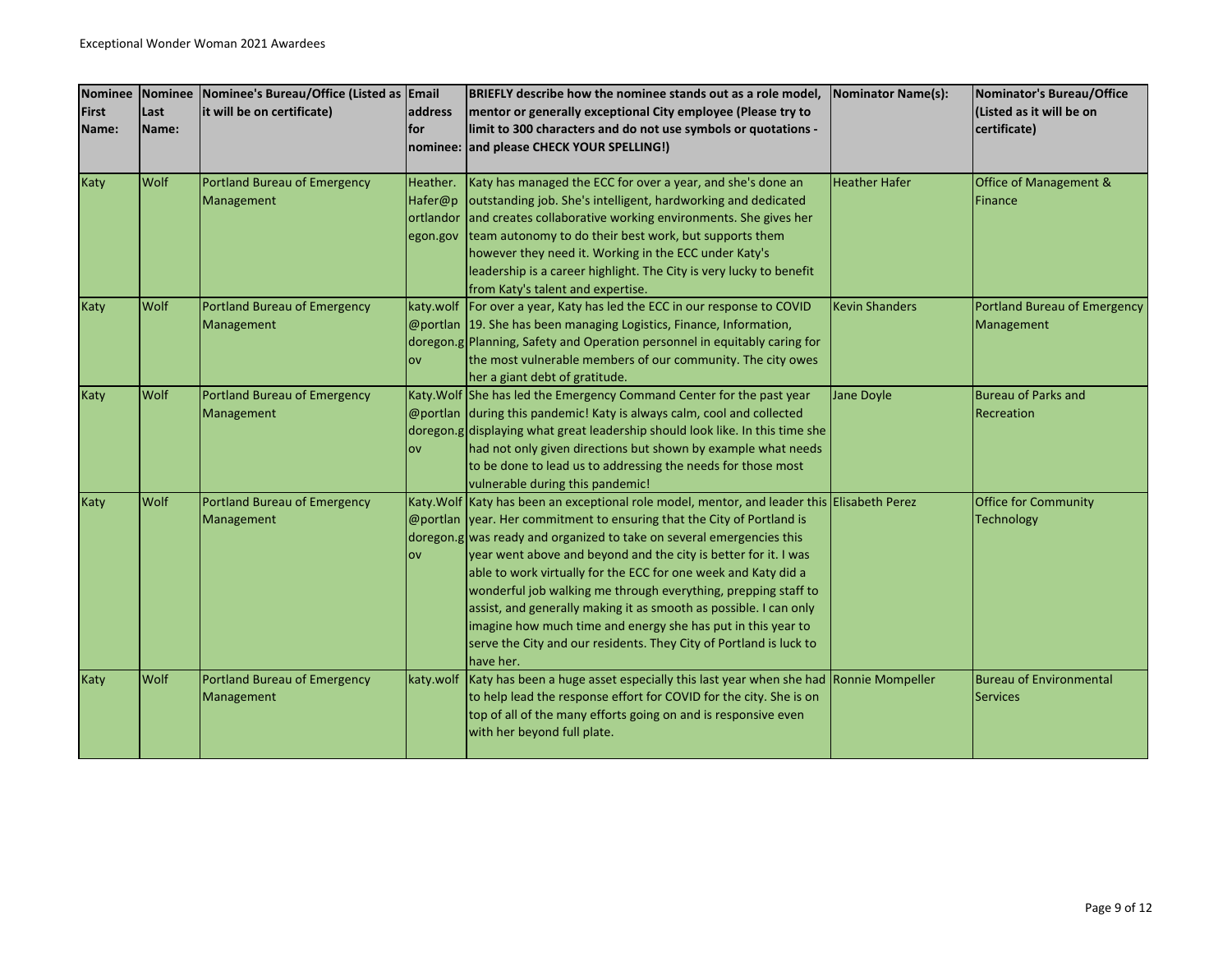| <b>Nominee</b> | Nominee | Nominee's Bureau/Office (Listed as Email |           | BRIEFLY describe how the nominee stands out as a role model,                                                                       | <b>Nominator Name(s):</b> | Nominator's Bureau/Office            |
|----------------|---------|------------------------------------------|-----------|------------------------------------------------------------------------------------------------------------------------------------|---------------------------|--------------------------------------|
| <b>First</b>   | Last    | it will be on certificate)               | address   | mentor or generally exceptional City employee (Please try to                                                                       |                           | (Listed as it will be on             |
| Name:          | Name:   |                                          | for       | limit to 300 characters and do not use symbols or quotations -                                                                     |                           | certificate)                         |
|                |         |                                          |           | nominee: and please CHECK YOUR SPELLING!)                                                                                          |                           |                                      |
| Katy           | Wolf    | <b>Portland Bureau of Emergency</b>      | katy.wolf | "Katy is a true Portland Wonder Woman. Working with her                                                                            | Gabriel Solmer, Bureau    | <b>Portland Water Bureau</b>         |
|                |         | Management                               |           | during the pandemic I have seen her assume control of an                                                                           | <b>Director</b>           |                                      |
|                |         |                                          |           | evolving emergency with a cool head and a steady hand. Katy                                                                        |                           |                                      |
|                |         |                                          |           | leads the city's emergency coordination efforts with true                                                                          |                           |                                      |
|                |         |                                          |           | partnership, effortlessly switching from high-level direction to                                                                   |                           |                                      |
|                |         |                                          |           | detailed decision-making on hundreds of essential projects.                                                                        |                           |                                      |
|                |         |                                          |           | When Katy is in charge you know that work will be done well,                                                                       |                           |                                      |
|                |         |                                          |           | compassionately, and on schedule. Kudos for supporting the                                                                         |                           |                                      |
| Katy           | Wolf    | <b>Portland Bureau of Emergency</b>      | katy.wolf | entire city through this incredible year."<br>"After serving at least three "tours" in the Emergency Operations Mike Stuhr, Former |                           | <b>Portland Water Bureau</b>         |
|                |         | Management                               |           | Center (EOC) during the pandemic I learned a couple of things.                                                                     | <b>Bureau Director</b>    |                                      |
|                |         |                                          |           | First among those things was an appreciation for the PBEM staff,                                                                   |                           |                                      |
|                |         |                                          |           | especially Katy Wolf. Katy is a stellar performer. A real leader. A                                                                |                           |                                      |
|                |         |                                          |           | fine collaborator. Katy has a deep understanding of the                                                                            |                           |                                      |
|                |         |                                          |           | relationships among the various entities involved in the                                                                           |                           |                                      |
|                |         |                                          |           | emergency response - bureaus, city, county, and state. She is                                                                      |                           |                                      |
|                |         |                                          |           | creative and will drive problems to a solution. The EOC is run by a                                                                |                           |                                      |
|                |         |                                          |           | constantly rotating staff of varying skills and talents. Katy                                                                      |                           |                                      |
|                |         |                                          |           | capitalizes on the individual's strengths and deals quietly but                                                                    |                           |                                      |
|                |         |                                          |           | firmly with weaknesses. The City of Portland is fortunate to have                                                                  |                           |                                      |
|                |         |                                          |           | Katy on the City team."                                                                                                            |                           |                                      |
| Katy           | Wolf    | <b>Portland Bureau of Emergency</b>      | katy.wolf | "Katy Wolf is demonstrated time and time again that she is a                                                                       | Andrea Curbin, Bureau     | <b>Bureau of Planning &amp;</b>      |
|                |         | Management                               |           | strong, grounded leader. She brings a forward-looking analysis                                                                     | <b>Director</b>           | Sustainability                       |
|                |         |                                          |           | and view to situations, as well as a sense of calm and                                                                             |                           |                                      |
|                |         |                                          |           | groundedness. As Incident Commander at the ECC, I witness<br>Katy's leadership style which is inclusive and empowering. She        |                           |                                      |
|                |         |                                          |           | provides clear direction and expectations and empowers her                                                                         |                           |                                      |
|                |         |                                          |           | teams to accomplish their work. Portland's emergency response                                                                      |                           |                                      |
|                |         |                                          |           | has been effective and more inclusive, including bringing a focus                                                                  |                           |                                      |
|                |         |                                          |           | on serving the needs of the most vulnerable in our community,                                                                      |                           |                                      |
|                |         |                                          |           | thanks to Katy's leadership. Katy is a wonder woman in                                                                             |                           |                                      |
|                |         |                                          |           | Portland."                                                                                                                         |                           |                                      |
| Katy           | Wolf    | <b>Portland Bureau of Emergency</b>      | katy.wolf | "Katy does an incredible job coordinating everything at the ECC.                                                                   | Jeff Baer, Bureau         | <b>Bureau of Technology Services</b> |
|                |         | Management                               |           | She brings her A-game to every meeting and exudes the perfect                                                                      | <b>Director</b>           |                                      |
|                |         |                                          |           | balance of calm, dedication, and professionalism. It's impressive                                                                  |                           |                                      |
|                |         |                                          |           | to watch her coordinate and keep track of all the moving pieces.                                                                   |                           |                                      |
|                |         |                                          |           | Well done and well deserved!"                                                                                                      |                           |                                      |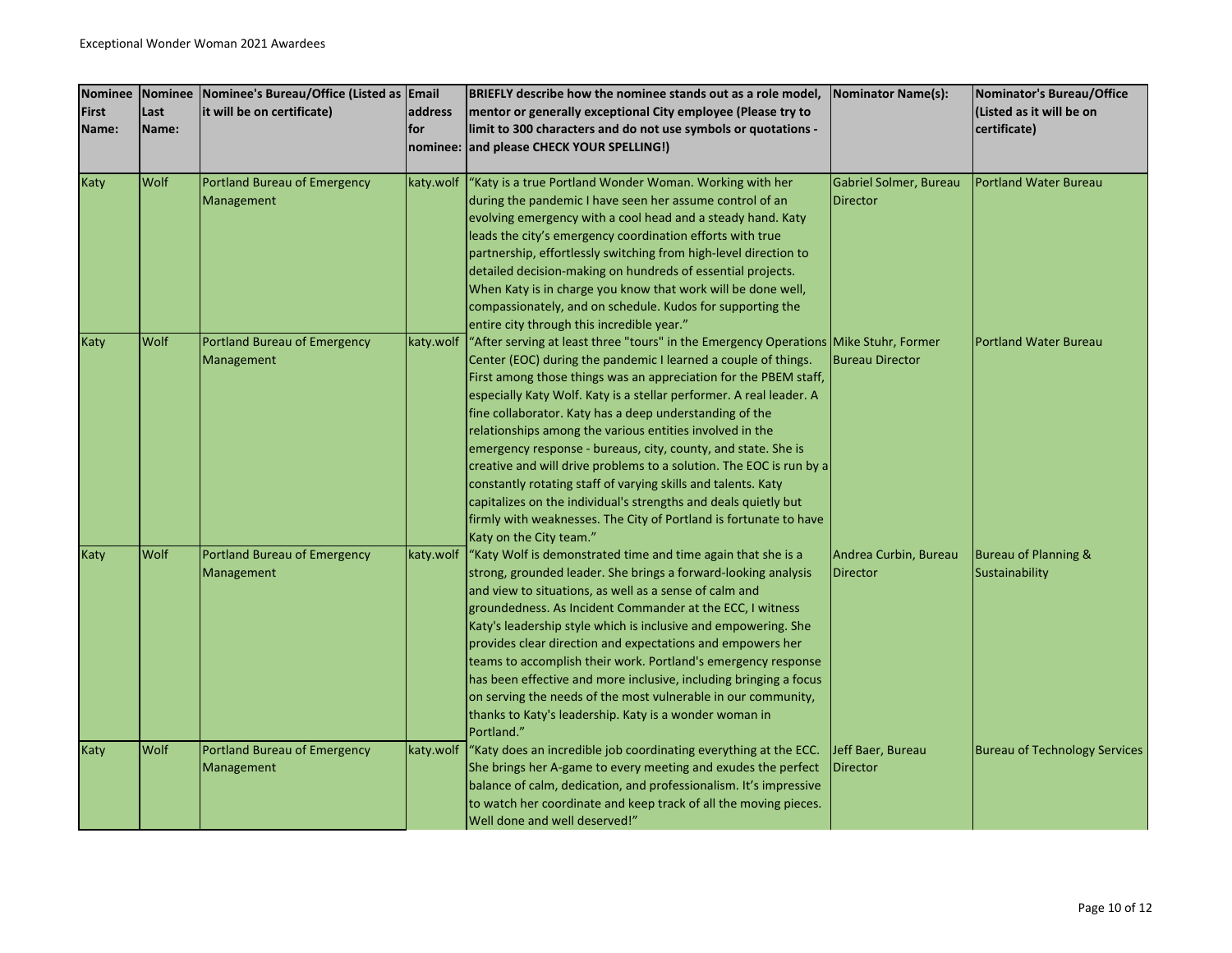| <b>Nominee</b> |       | Nominee Nominee's Bureau/Office (Listed as Email |           | BRIEFLY describe how the nominee stands out as a role model,                        | Nominator Name(s): | Nominator's Bureau/Office              |
|----------------|-------|--------------------------------------------------|-----------|-------------------------------------------------------------------------------------|--------------------|----------------------------------------|
| <b>First</b>   | Last  | it will be on certificate)                       | address   | mentor or generally exceptional City employee (Please try to                        |                    | (Listed as it will be on               |
| Name:          | Name: |                                                  | for       | limit to 300 characters and do not use symbols or quotations -                      |                    | certificate)                           |
|                |       |                                                  |           | nominee: and please CHECK YOUR SPELLING!)                                           |                    |                                        |
|                |       |                                                  |           |                                                                                     |                    |                                        |
| Katy           | Wolf  | Portland Bureau of Emergency                     | katy.wolf | "I nominate Katy Wolf for the Wonder Woman Award because of Samuel Diaz, Sr. Policy |                    | Mayor Ted Wheeler's Office             |
|                |       | Management                                       |           | Katy's constant, remarkable, and expert leadership as the City's                    | Advisory           |                                        |
|                |       |                                                  |           | Emergency Coordination Center Manager. Katy has created a                           |                    |                                        |
|                |       |                                                  |           | transparent, inclusive, collaborative, and outcomes-oriented                        |                    |                                        |
|                |       |                                                  |           | structure, team, and culture to respond to the COVID-19                             |                    |                                        |
|                |       |                                                  |           | pandemic. She has risen, time and again, to multiple and                            |                    |                                        |
|                |       |                                                  |           | concurrent emergencies. And she does this in a way that earns                       |                    |                                        |
|                |       |                                                  |           | and keeps trust, builds strong relationships, and creates open                      |                    |                                        |
|                |       |                                                  |           | lines of communication across a broad and diverse constituency.                     |                    |                                        |
|                |       |                                                  |           | She also keeps community members, those who have been and                           |                    |                                        |
|                |       |                                                  |           | are directly impacted by emergencies, at the heart of the work.                     |                    |                                        |
|                |       |                                                  |           | As a younger, newer employee to the City, I want to personally                      |                    |                                        |
|                |       |                                                  |           | note the inspiring role she plays as a mentor. She makes me                         |                    |                                        |
|                |       |                                                  |           | proud to work for government and to see how to realize                              |                    |                                        |
|                |       |                                                  |           | government's full potential at a time when so many are skeptical                    |                    |                                        |
|                |       |                                                  |           | or outright hostile to public service. Because of her, I have a                     |                    |                                        |
|                |       |                                                  |           | much clearer sense of what to means to "show up for                                 |                    |                                        |
|                |       |                                                  |           | community" as a public servant."                                                    |                    |                                        |
| Katy           | Wolf  | Portland Bureau of Emergency                     | katy.wolf | "Serving at the ECC in both May and November 2020 allowed me Suk Rhee, Bureau       |                    | <b>Office of Community &amp; Civic</b> |
|                |       | Management                                       |           | to glimpse the stages and phases of this extended emergency                         | Director           | Life                                   |
|                |       |                                                  |           | response. The ECC model is not one that was designed for a                          |                    |                                        |
|                |       |                                                  |           | pandemic such as this, and Katy has demonstrated adaptation,                        |                    |                                        |
|                |       |                                                  |           | patience and collaboration in order to serve the community, city                    |                    |                                        |
|                |       |                                                  |           | bureaus and individuals working at the ECC itself. This requires                    |                    |                                        |
|                |       |                                                  |           | being grounded in your training and what you know, as well as                       |                    |                                        |
|                |       |                                                  |           | letting that go of all of that in equal (or greater) measure. Thank                 |                    |                                        |
|                |       |                                                  |           | you, Katy, for your exemplary service to the ECC during these                       |                    |                                        |
|                |       |                                                  |           | historic times."                                                                    |                    |                                        |